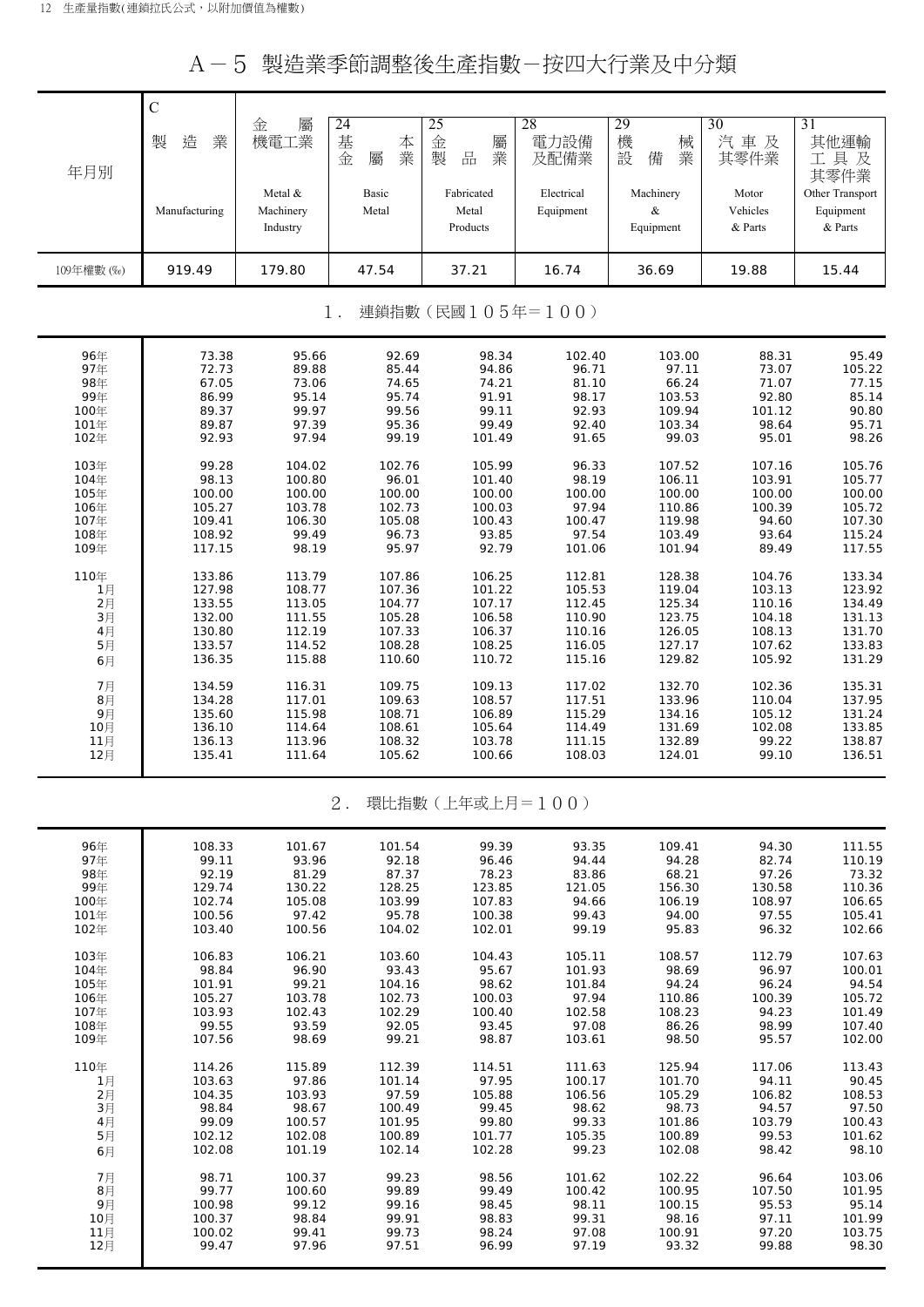| 34<br>產業用機械<br>設備維修及<br>業<br>装<br>安<br>Repair & Installation<br>of Industrial<br>Machinery<br>& Equipment<br>6.30 | 資<br>訊<br>電子工業<br>Information<br>& Electronic<br>Industry<br>488.78 | 26<br>電<br>子<br>零組件業<br>Electronic<br>Parts &<br>Components<br>431.01 | 27<br>電腦、電子<br>產品及光學<br>$\frac{\Box}{\Box \Box}$<br>業<br>製<br>Computers,<br>Electronic<br>& Optical<br>Products<br>57.77 | 學<br>化<br>業<br>工<br>Chemistry<br>Industry<br>158.76 | 13<br>皮革、毛皮<br>及其製品業<br>Leather, Fur<br>& Related<br>Products<br>0.39 | 15<br>紙漿、紙<br>及紙製品業<br>Pulp, Paper<br>& Paper<br>Products<br>8.71 | 16<br>印刷及資料<br>儲存媒體<br>複製業<br>Printing &<br>Reproduction<br>of Recorded<br>Media<br>5.24 | Period<br>2020 Weights (%) |  |  |
|-------------------------------------------------------------------------------------------------------------------|---------------------------------------------------------------------|-----------------------------------------------------------------------|--------------------------------------------------------------------------------------------------------------------------|-----------------------------------------------------|-----------------------------------------------------------------------|-------------------------------------------------------------------|------------------------------------------------------------------------------------------|----------------------------|--|--|
|                                                                                                                   | 1. Chained Indexes $(2016 = 100)$                                   |                                                                       |                                                                                                                          |                                                     |                                                                       |                                                                   |                                                                                          |                            |  |  |
| 67.75                                                                                                             | 51.96                                                               | 51.04                                                                 | 59.55                                                                                                                    | 97.80                                               | 233.00                                                                | 99.76                                                             | 113.77                                                                                   | 2007                       |  |  |
| 63.29                                                                                                             | 56.47                                                               | 55.86                                                                 | 61.91                                                                                                                    | 91.74                                               | 207.96                                                                | 94.52                                                             | 114.24                                                                                   | 2008                       |  |  |
| 58.15                                                                                                             | 54.24                                                               | 54.59                                                                 | 52.42                                                                                                                    | 92.48                                               | 183.05                                                                | 89.73                                                             | 103.15                                                                                   | 2009                       |  |  |
| 71.57                                                                                                             | 77.11                                                               | 76.66                                                                 | 80.86                                                                                                                    | 100.98                                              | 200.34                                                                | 96.30                                                             | 113.42                                                                                   | 2010                       |  |  |
| 78.13                                                                                                             | 80.61                                                               | 76.75                                                                 | 109.65                                                                                                                   | 97.08                                               | 178.19                                                                | 96.89                                                             | 114.60                                                                                   | 2011                       |  |  |
| 76.41                                                                                                             | 82.16                                                               | 81.06                                                                 | 91.36                                                                                                                    | 98.16                                               | 164.77                                                                | 97.59                                                             | 108.18                                                                                   | 2012                       |  |  |
| 72.93                                                                                                             | 87.40                                                               | 86.89                                                                 | 92.12                                                                                                                    | 99.63                                               | 160.18                                                                | 98.32                                                             | 106.00                                                                                   | 2013                       |  |  |
| 78.42                                                                                                             | 97.23                                                               | 96.75                                                                 | 101.83                                                                                                                   | 100.58                                              | 159.60                                                                | 100.82                                                            | 104.15                                                                                   | 2014                       |  |  |
| 86.83                                                                                                             | 96.38                                                               | 95.55                                                                 | 104.12                                                                                                                   | 100.14                                              | 122.11                                                                | 98.92                                                             | 101.74                                                                                   | 2015                       |  |  |
| 100.00                                                                                                            | 100.00                                                              | 100.00                                                                | 100.00                                                                                                                   | 100.00                                              | 100.00                                                                | 100.00                                                            | 100.00                                                                                   | 2016                       |  |  |
| 116.28                                                                                                            | 107.82                                                              | 108.20                                                                | 104.49                                                                                                                   | 100.71                                              | 103.83                                                                | 100.23                                                            | 96.97                                                                                    | 2017                       |  |  |
| 129.13                                                                                                            | 114.23                                                              | 113.97                                                                | 116.50                                                                                                                   | 102.60                                              | 97.44                                                                 | 101.32                                                            | 95.28                                                                                    | 2018                       |  |  |
| 128.44                                                                                                            | 117.58                                                              | 114.10                                                                | 149.71                                                                                                                   | 100.31                                              | 99.20                                                                 | 100.74                                                            | 84.73                                                                                    | 2019                       |  |  |
| 110.78                                                                                                            | 139.28                                                              | 136.31                                                                | 166.88                                                                                                                   | 95.32                                               | 78.20                                                                 | 100.35                                                            | 82.45                                                                                    | 2020                       |  |  |
| 116.72                                                                                                            | 163.10                                                              | 161.16                                                                | 181.40                                                                                                                   | 102.15                                              | 82.51                                                                 | 102.71                                                            | 84.98                                                                                    | 2021                       |  |  |
| 109.66                                                                                                            | 154.20                                                              | 152.23                                                                | 176.70                                                                                                                   | 99.80                                               | 74.82                                                                 | 101.46                                                            | 88.89                                                                                    | Jan.                       |  |  |
| 115.54                                                                                                            | 160.50                                                              | 161.68                                                                | 184.24                                                                                                                   | 99.20                                               | 78.54                                                                 | 104.71                                                            | 86.02                                                                                    | Feb.                       |  |  |
| 118.07                                                                                                            | 162.39                                                              | 160.68                                                                | 173.39                                                                                                                   | 101.87                                              | 79.49                                                                 | 101.73                                                            | 84.70                                                                                    | Mar.                       |  |  |
| 111.92                                                                                                            | 156.59                                                              | 154.61                                                                | 169.64                                                                                                                   | 102.65                                              | 79.41                                                                 | 104.27                                                            | 87.97                                                                                    | Apr.                       |  |  |
| 112.94                                                                                                            | 159.90                                                              | 157.33                                                                | 182.07                                                                                                                   | 103.83                                              | 86.27                                                                 | 105.72                                                            | 85.64                                                                                    | May                        |  |  |
| 112.38                                                                                                            | 165.65                                                              | 163.74                                                                | 181.25                                                                                                                   | 104.14                                              | 82.14                                                                 | 105.49                                                            | 85.16                                                                                    | June                       |  |  |
| 113.46                                                                                                            | 163.51                                                              | 161.21                                                                | 180.53                                                                                                                   | 103.22                                              | 84.73                                                                 | 102.74                                                            | 82.99                                                                                    | July                       |  |  |
| 114.18                                                                                                            | 161.32                                                              | 158.59                                                                | 180.80                                                                                                                   | 103.57                                              | 84.81                                                                 | 103.15                                                            | 81.12                                                                                    | Aug.                       |  |  |
| 119.85                                                                                                            | 166.36                                                              | 164.53                                                                | 183.49                                                                                                                   | 103.33                                              | 87.49                                                                 | 100.10                                                            | 80.31                                                                                    | Sep.                       |  |  |
| 120.77                                                                                                            | 167.19                                                              | 164.74                                                                | 184.92                                                                                                                   | 102.08                                              | 86.28                                                                 | 100.28                                                            | 86.13                                                                                    | Oct.                       |  |  |
| 125.04                                                                                                            | 168.94                                                              | 165.86                                                                | 191.26                                                                                                                   | 101.17                                              | 82.57                                                                 | 101.26                                                            | 84.04                                                                                    | Nov.                       |  |  |
| 126.77                                                                                                            | 170.69                                                              | 168.75                                                                | 188.55                                                                                                                   | 100.98                                              | 83.54                                                                 | 101.59                                                            | 86.84                                                                                    | Dec.                       |  |  |

A-5 Seasonally Adjusted Indexes of Manufacturing - By Four Groups & Sectors

2. Link Indexes (Base : Last Year or Last Month = 100)

| 104.07 | 120.14 | 123.08 | 108.15 | 106.71 | 90.24  | 101.86 | 100.58 | 2007 |
|--------|--------|--------|--------|--------|--------|--------|--------|------|
| 93.42  | 108.68 | 109.44 | 103.96 | 93.80  | 89.25  | 94.75  | 100.41 | 2008 |
| 91.88  | 96.05  | 97.73  | 84.67  | 100.81 | 88.02  | 94.93  | 90.29  | 2009 |
| 123.08 | 142.16 | 140.43 | 154.25 | 109.19 | 109.45 | 107.32 | 109.96 | 2010 |
| 109.17 | 104.54 | 100.12 | 135.60 | 96.14  | 88.94  | 100.61 | 101.04 | 2011 |
| 97.80  | 101.92 | 105.62 | 83.32  | 101.11 | 92.47  | 100.72 | 94.40  | 2012 |
| 95.45  | 106.38 | 107.19 | 100.83 | 101.50 | 97.21  | 100.75 | 97.98  | 2013 |
|        |        |        |        |        |        |        |        |      |
| 107.53 | 111.25 | 111.35 | 110.54 | 100.95 | 99.64  | 102.54 | 98.25  | 2014 |
| 110.72 | 99.13  | 98.76  | 102.25 | 99.56  | 76.51  | 98.12  | 97.69  | 2015 |
| 115.17 | 103.76 | 104.66 | 96.04  | 99.86  | 81.89  | 101.09 | 98.29  | 2016 |
| 116.28 | 107.82 | 108.20 | 104.49 | 100.71 | 103.83 | 100.23 | 96.97  | 2017 |
| 111.05 | 105.95 | 105.33 | 111.49 | 101.88 | 93.85  | 101.09 | 98.26  | 2018 |
| 99.47  | 102.93 | 100.11 | 128.51 | 97.77  | 101.81 | 99.43  | 88.93  | 2019 |
| 86.25  | 118.46 | 119.47 | 111.47 | 95.03  | 78.83  | 99.61  | 97.31  | 2020 |
|        |        |        |        |        |        |        |        |      |
| 105.36 | 117.10 | 118.23 | 108.70 | 107.17 | 105.51 | 102.35 | 103.07 | 2021 |
| 103.54 | 105.59 | 106.90 | 97.79  | 102.04 | 95.31  | 99.70  | 106.57 | Jan. |
| 105.36 | 104.09 | 106.21 | 104.27 | 99.40  | 104.97 | 103.20 | 96.77  | Feb. |
| 102.19 | 101.18 | 99.38  | 94.11  | 102.69 | 101.21 | 97.15  | 98.47  | Mar. |
| 94.79  | 96.43  | 96.22  | 97.84  | 100.77 | 99.90  | 102.50 | 103.86 | Apr. |
| 100.91 | 102.11 | 101.76 | 107.33 | 101.15 | 108.64 | 101.39 | 97.35  | May  |
| 99.50  | 103.60 | 104.07 | 99.55  | 100.30 | 95.21  | 99.78  | 99.44  | June |
|        |        |        |        |        |        |        |        |      |
| 100.96 | 98.71  | 98.45  | 99.60  | 99.12  | 103.15 | 97.39  | 97.45  | July |
| 100.63 | 98.66  | 98.37  | 100.15 | 100.34 | 100.09 | 100.40 | 97.75  | Aug. |
| 104.97 | 103.12 | 103.75 | 101.49 | 99.77  | 103.16 | 97.04  | 99.00  | Sep. |
| 100.77 | 100.50 | 100.13 | 100.78 | 98.79  | 98.62  | 100.18 | 107.25 | Oct. |
| 103.54 | 101.05 | 100.68 | 103.43 | 99.11  | 95.70  | 100.98 | 97.57  | Nov. |
| 101.38 | 101.04 | 101.74 | 98.58  | 99.81  | 101.17 | 100.33 | 103.33 | Dec. |
|        |        |        |        |        |        |        |        |      |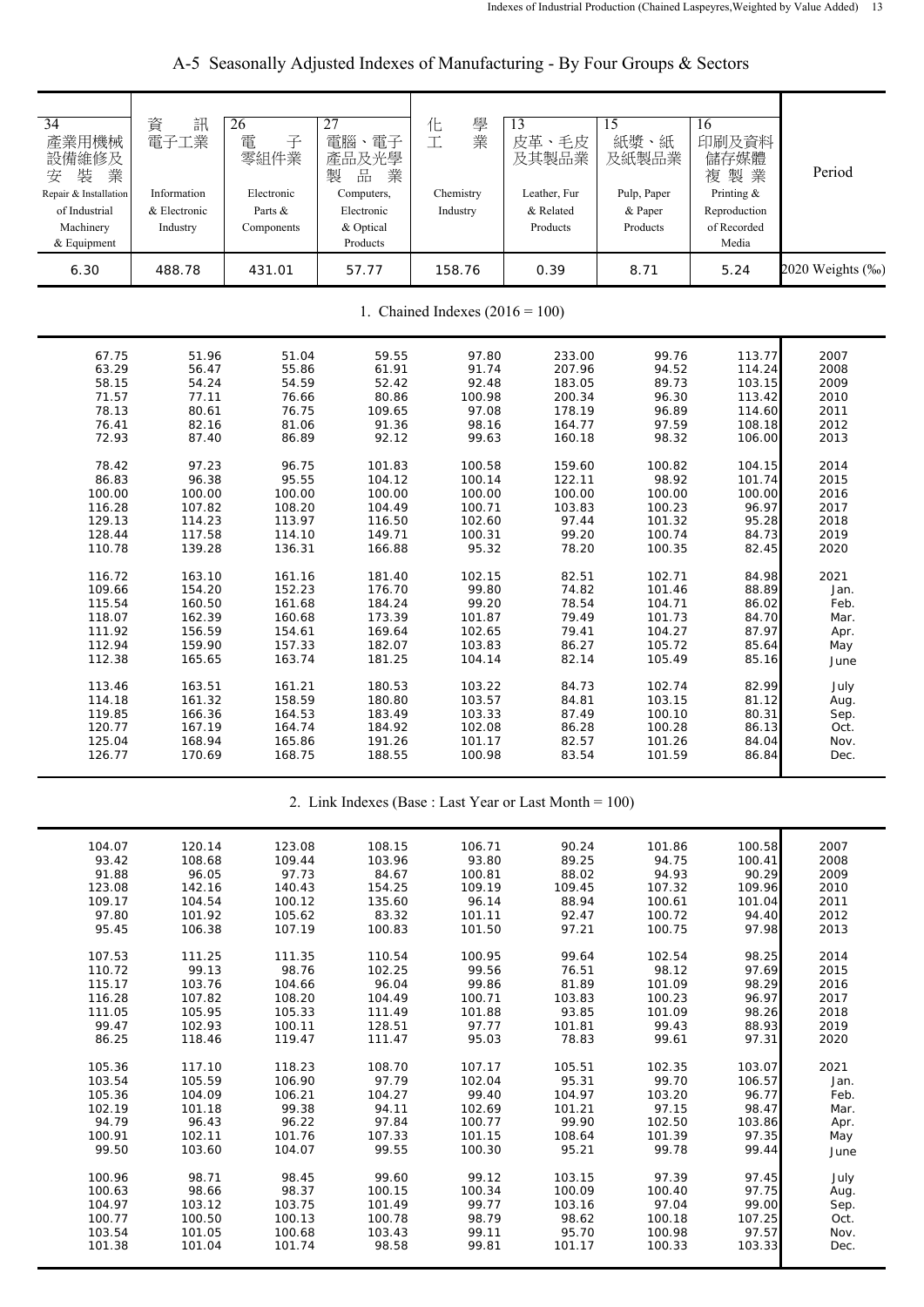A-5 製造業季節調整後生產指數-按四大行業及中分類(續)

| 年月別<br>109年權數 (%) | 17<br>石油及煤<br>製品業<br>Petroleum<br>& Coal<br>Products<br>34.14 | 18<br>化學原材料肥料<br>氮化合物塑橡膠<br>原料及人纖業<br>Chemical, Fertilizers,<br>Nitrogen Compounds,<br>Plastic & Rubber,<br>Man-made Fibres<br>62.59 | 19<br>其他化學<br>製品業<br>Other<br>Chemical<br>Products<br>16.48 | 20<br>藥品及醫用<br>化學製品業<br>Pharmaceuticals<br>& Medicinal<br>Chemical<br>Products<br>8.77 | 21<br>橡<br>膠業<br>製<br>品<br>Rubber<br>Products<br>7.56 | 22<br>塑製<br>膠<br>業<br>$\frac{\Box}{\Box \Box}$<br>Plastic<br>Products<br>14.89 | 民<br>生業<br>工<br>Food, Textiles<br>$\&$<br>Other Industry<br>92.15 | 08<br>品<br>食<br>及業<br>品<br>飼<br>Food<br>26.31 |
|-------------------|---------------------------------------------------------------|--------------------------------------------------------------------------------------------------------------------------------------|-------------------------------------------------------------|----------------------------------------------------------------------------------------|-------------------------------------------------------|--------------------------------------------------------------------------------|-------------------------------------------------------------------|-----------------------------------------------|
|                   |                                                               |                                                                                                                                      | $1$ .                                                       | 連鎖指數(民國105年=100)                                                                       |                                                       |                                                                                |                                                                   |                                               |
| 96年               | 111.72                                                        | 93.40                                                                                                                                | 78.30                                                       | 74.27                                                                                  | 104.40                                                | 108.39                                                                         | 94.94                                                             | 89.11                                         |
| 97年               | 102.01                                                        | 87.07                                                                                                                                | 76.33                                                       | 75.97                                                                                  | 101.99                                                | 99.28                                                                          | 89.81                                                             | 86.28                                         |
| 98年               | 102.58                                                        | 93.06                                                                                                                                | 71.54                                                       | 81.04                                                                                  | 84.65                                                 | 85.76                                                                          | 81.95                                                             | 86.25                                         |
| 99年               | 98.39                                                         | 104.84                                                                                                                               | 87.48                                                       | 86.79                                                                                  | 107.99                                                | 98.73                                                                          | 91.25                                                             | 92.59                                         |
| 100年              | 91.15                                                         | 99.42                                                                                                                                | 87.84                                                       | 88.19                                                                                  | 110.07                                                | 100.37                                                                         | 93.52                                                             | 93.55                                         |
| 101年              | 97.40                                                         | 98.90                                                                                                                                | 87.66                                                       | 93.27                                                                                  | 104.29                                                | 99.96                                                                          | 94.50                                                             | 93.96                                         |
| 102年              | 98.73                                                         | 100.13                                                                                                                               | 94.89                                                       | 96.14                                                                                  | 102.29                                                | 100.14                                                                         | 95.76                                                             | 95.20                                         |
| 103年              | 98.77                                                         | 100.41                                                                                                                               | 99.65                                                       | 92.03                                                                                  | 106.97                                                | 105.14                                                                         | 97.69                                                             | 95.47                                         |
| 104年              | 98.99                                                         | 99.80                                                                                                                                | 101.51                                                      | 95.51                                                                                  | 106.41                                                | 101.96                                                                         | 97.87                                                             | 96.36                                         |
| 105年              | 100.00                                                        | 99.99                                                                                                                                | 100.00                                                      | 100.00                                                                                 | 100.00                                                | 100.00                                                                         | 100.00                                                            | 100.00                                        |
| 106年              | 95.20                                                         | 102.67                                                                                                                               | 107.98                                                      | 99.13                                                                                  | 102.78                                                | 101.94                                                                         | 103.74                                                            | 100.57                                        |
| 107年              | 97.95                                                         | 104.56                                                                                                                               | 110.95                                                      | 102.40                                                                                 | 99.38                                                 | 104.01                                                                         | 104.92                                                            | 102.15                                        |
| 108年              | 96.86                                                         | 99.97                                                                                                                                | 109.79                                                      | 109.84                                                                                 | 102.72                                                | 102.05                                                                         | 104.28                                                            | 105.95                                        |
| 109年              | 81.12                                                         | 100.32                                                                                                                               | 104.75                                                      | 117.30                                                                                 | 100.16                                                | 103.24                                                                         | 101.34                                                            | 105.82                                        |
| 110年              | 85.44                                                         | 110.33                                                                                                                               | 110.86                                                      | 127.53                                                                                 | 103.23                                                | 109.97                                                                         | 109.81                                                            | 107.55                                        |
| 1月                | 81.76                                                         | 110.10                                                                                                                               | 108.32                                                      | 115.14                                                                                 | 106.15                                                | 105.90                                                                         | 105.79                                                            | 106.62                                        |
| 2月                | 75.00                                                         | 108.75                                                                                                                               | 117.44                                                      | 105.79                                                                                 | 105.11                                                | 111.97                                                                         | 107.54                                                            | 106.87                                        |
| $3\n $            | 85.58                                                         | 110.39                                                                                                                               | 110.77                                                      | 115.73                                                                                 | 106.68                                                | 110.47                                                                         | 108.44                                                            | 107.98                                        |
| 4月                | 80.60                                                         | 110.68                                                                                                                               | 111.56                                                      | 115.71                                                                                 | 104.02                                                | 110.53                                                                         | 110.26                                                            | 107.78                                        |
| 5月                | 90.49                                                         | 112.03                                                                                                                               | 114.72                                                      | 127.42                                                                                 | 104.12                                                | 111.67                                                                         | 111.49                                                            | 106.49                                        |
| 6月                | 86.13                                                         | 112.62                                                                                                                               | 114.47                                                      | 141.19                                                                                 | 102.98                                                | 114.96                                                                         | 113.17                                                            | 107.89                                        |
| 7月                | 92.81                                                         | 110.76                                                                                                                               | 115.35                                                      | 127.35                                                                                 | 103.22                                                | 111.54                                                                         | 109.61                                                            | 104.41                                        |
| 8月                | 93.37                                                         | 110.56                                                                                                                               | 110.88                                                      | 135.88                                                                                 | 103.00                                                | 109.33                                                                         | 110.31                                                            | 106.47                                        |
| 9月                | 84.96                                                         | 112.84                                                                                                                               | 107.11                                                      | 169.48                                                                                 | 102.01                                                | 108.10                                                                         | 110.97                                                            | 108.03                                        |
| 10月               | 84.27                                                         | 108.44                                                                                                                               | 105.45                                                      | 122.80                                                                                 | 100.58                                                | 108.67                                                                         | 111.13                                                            | 108.12                                        |
| 11月               | 80.07                                                         | 110.15                                                                                                                               | 105.61                                                      | 131.60                                                                                 | 99.96                                                 | 110.40                                                                         | 110.32                                                            | 110.05                                        |
| 12月               | 90.19                                                         | 106.66                                                                                                                               | 108.61                                                      | 122.30                                                                                 | 100.87                                                | 106.10                                                                         | 108.67                                                            | 109.86                                        |
|                   |                                                               |                                                                                                                                      | $2$ .                                                       | 環比指數(上年或上月=100)                                                                        |                                                       |                                                                                |                                                                   |                                               |
| 96年               | 101.60                                                        | 112.67                                                                                                                               | 100.12                                                      | 104.65                                                                                 | 104.87                                                | 100.02                                                                         | 99.25                                                             | 98.76                                         |
| 97年               | 91.31                                                         | 93.22                                                                                                                                | 97.48                                                       | 102.29                                                                                 | 97.69                                                 | 91.60                                                                          | 94.60                                                             | 96.82                                         |
| 98年               | 100.56                                                        | 106.88                                                                                                                               | 93.72                                                       | 106.67                                                                                 | 83.00                                                 | 86.38                                                                          | 91.25                                                             | 99.97                                         |
| 99年               | 95.92                                                         | 112.66                                                                                                                               | 122.28                                                      | 107.10                                                                                 | 127.57                                                | 115.12                                                                         | 111.35                                                            | 107.35                                        |
| 100年              | 92.64                                                         | 94.83                                                                                                                                | 100.41                                                      | 101.61                                                                                 | 101.93                                                | 101.66                                                                         | 102.49                                                            | 101.04                                        |
| 101年              | 106.86                                                        | 99.48                                                                                                                                | 99.80                                                       | 105.76                                                                                 | 94.75                                                 | 99.59                                                                          | 101.05                                                            | 100.44                                        |
| 102年              | 101.37                                                        | 101.24                                                                                                                               | 108.25                                                      | 103.08                                                                                 | 98.08                                                 | 100.18                                                                         | 101.33                                                            | 101.32                                        |
| 103年              | 100.04                                                        | 100.28                                                                                                                               | 105.02                                                      | 95.72                                                                                  | 104.58                                                | 104.99                                                                         | 102.02                                                            | 100.28                                        |
| 104年              | 100.22                                                        | 99.39                                                                                                                                | 101.87                                                      | 103.78                                                                                 | 99.48                                                 | 96.98                                                                          | 100.18                                                            | 100.93                                        |
| 105年              | 101.02                                                        | 100.19                                                                                                                               | 98.51                                                       | 104.70                                                                                 | 93.98                                                 | 98.08                                                                          | 102.18                                                            | 103.78                                        |
| 106年              | 95.20                                                         | 102.68                                                                                                                               | 107.98                                                      | 99.13                                                                                  | 102.78                                                | 101.94                                                                         | 103.74                                                            | 100.57                                        |
| 107年              | 102.89                                                        | 101.84                                                                                                                               | 102.75                                                      | 103.30                                                                                 | 96.69                                                 | 102.03                                                                         | 101.14                                                            | 101.57                                        |
| 108年              | 98.89                                                         | 95.61                                                                                                                                | 98.95                                                       | 107.27                                                                                 | 103.36                                                | 98.12                                                                          | 99.39                                                             | 103.72                                        |
| 109年              | 83.75                                                         | 100.35                                                                                                                               | 95.41                                                       | 106.79                                                                                 | 97.51                                                 | 101.17                                                                         | 97.18                                                             | 99.88                                         |
| 110年              | 105.33                                                        | 109.98                                                                                                                               | 105.83                                                      | 108.72                                                                                 | 103.07                                                | 106.52                                                                         | 108.36                                                            | 101.63                                        |
| 1月                | 104.94                                                        | 101.86                                                                                                                               | 100.81                                                      | 109.29                                                                                 | 93.01                                                 | 97.18                                                                          | 101.42                                                            | 99.49                                         |
| 2月                | 91.73                                                         | 98.77                                                                                                                                | 108.42                                                      | 91.88                                                                                  | 99.02                                                 | 105.73                                                                         | 101.65                                                            | 100.23                                        |
| 3月                | 114.11                                                        | 101.51                                                                                                                               | 94.32                                                       | 109.40                                                                                 | 101.49                                                | 98.66                                                                          | 100.84                                                            | 101.04                                        |
| 4月                | 94.18                                                         | 100.26                                                                                                                               | 100.71                                                      | 99.98                                                                                  | 97.51                                                 | 100.05                                                                         | 101.68                                                            | 99.81                                         |
| 5月                | 112.27                                                        | 101.22                                                                                                                               | 102.83                                                      | 110.12                                                                                 | 100.10                                                | 101.03                                                                         | 101.12                                                            | 98.80                                         |
| 6月                | 95.18                                                         | 100.53                                                                                                                               | 99.78                                                       | 110.81                                                                                 | 98.91                                                 | 102.95                                                                         | 101.51                                                            | 101.31                                        |
| 7月                | 107.76                                                        | 98.35                                                                                                                                | 100.77                                                      | 90.20                                                                                  | 100.23                                                | 97.03                                                                          | 96.85                                                             | 96.77                                         |
| 8月                | 100.60                                                        | 99.82                                                                                                                                | 96.12                                                       | 106.70                                                                                 | 99.79                                                 | 98.02                                                                          | 100.64                                                            | 101.97                                        |
| 9月                | 90.99                                                         | 102.06                                                                                                                               | 96.60                                                       | 124.73                                                                                 | 99.04                                                 | 98.87                                                                          | 100.60                                                            | 101.47                                        |
| 10月               | 99.19                                                         | 96.10                                                                                                                                | 98.45                                                       | 72.46                                                                                  | 98.60                                                 | 100.53                                                                         | 100.14                                                            | 100.08                                        |
| 11月               | 95.02                                                         | 101.58                                                                                                                               | 100.15                                                      | 107.17                                                                                 | 99.38                                                 | 101.59                                                                         | 99.27                                                             | 101.79                                        |
| 12月               | 112.64                                                        | 96.83                                                                                                                                | 102.84                                                      | 92.93                                                                                  | 100.91                                                | 96.11                                                                          | 98.50                                                             | 99.83                                         |